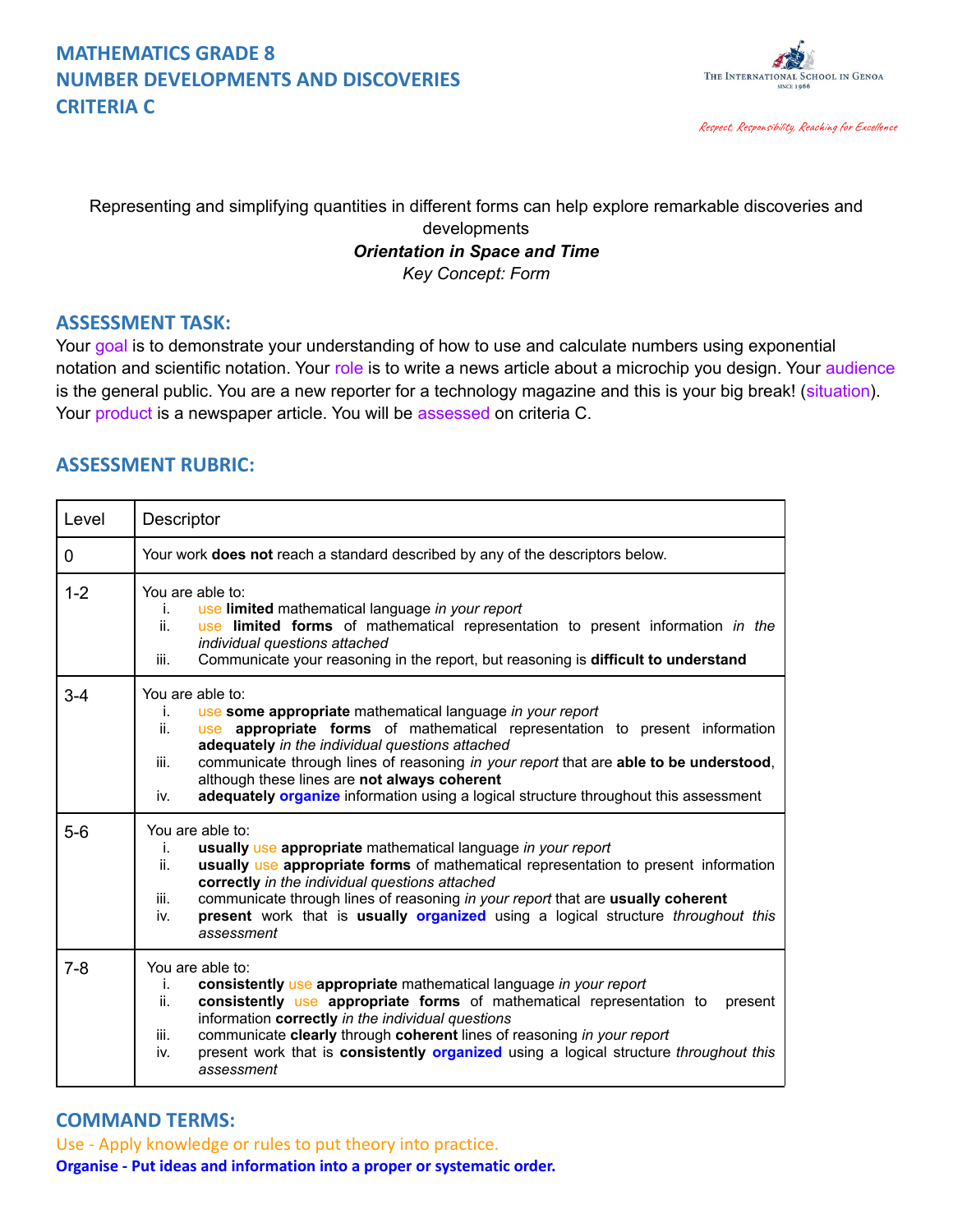# **Part One - Individual Assessment Microchip technology**

How is it possible to surf the internet? How can a smartphone control so many devices? At the core of all of these is a single device called a transistor. The transistor was invented in 1945 in Bell Labs and the inventors had little idea how much it would revolutionize our way of life. In this task, you will analyze the growth of transistor technology and the development of the microprocessor chip.

*You will present your work for each part in a single report. Show your working in each section.*

*Perform all your calculations and write all your answers using scientific notation.*



## **Part 1**

In what has been named Moore's law, Moore predicted that the number of transistors that would be on a chip would double every two years.

A. If the very first chip had four transistors, calculate the number of transistors on a chip every two years over the next 10 years. Copy and complete this table, writing your answers as powers of 2.

| Year           | <b>Number of transistors on chip</b> |
|----------------|--------------------------------------|
| N              | 4                                    |
| $\overline{2}$ | $4 \times 2 = 2^?$                   |
| $\overline{4}$ |                                      |
| 6              |                                      |
| 8              |                                      |
| 10             |                                      |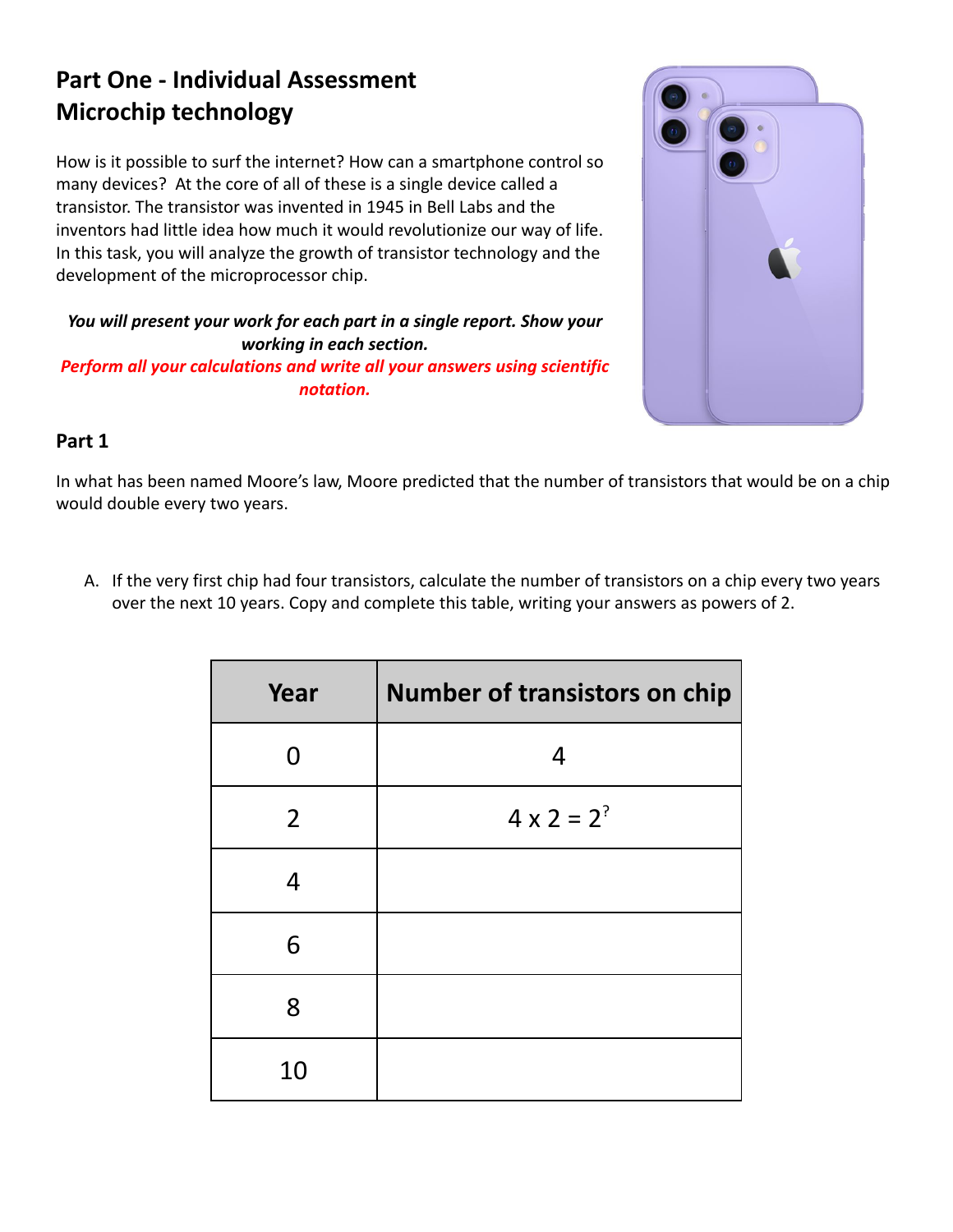- B. Between the years of 1965 and 1985 the number of transistors on a chip increased. In the year 1985 there were 4096 transistors on a chip. Write this number in exponential notation.
- C. By the year 2015, there were 33, 554, 432 transistors on a chip. Write this number in scientific notation.

- D. During a speech in 2014, one of Intel's vice presidents said that, by 2026, the company would make a processor with as many transistors as there are neurons in a human brain. It is predicted that this processor would have 2147483648 transistors. There are  $1.0 \times 10^{-11}$  neurons in the human brain. Find by how much the vice president was incorrect and write your final answer in scientific notation.
- E. Smartphones have chips in them that can contain 3.3 billion transistors. If each transistor weighs  $5.1 \times$  $10^{-23}$  grams, find the total mass of the transistors in a smartphone.

F. If each chip has a length of  $3.5 \times 10^{-8}$  nm, how many would you need to circle the Earth, which has a radius of 6371 km?